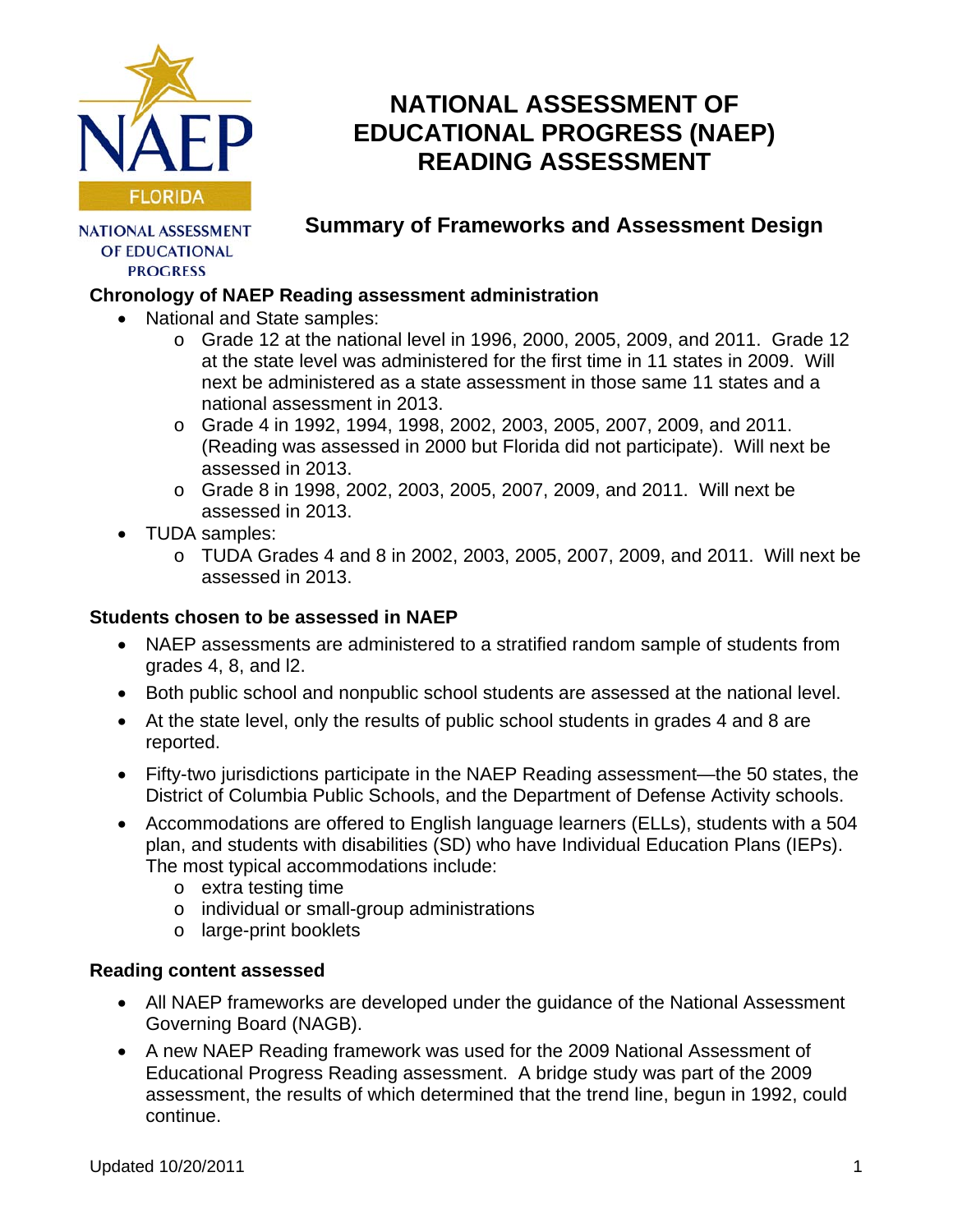- A framework specifies what is to be assessed and how it is to be assessed. The new reading framework can be accessed at [http://www.nagb.org/publications/frameworks/reading09.pdf.](http://www.nagb.org/publications/frameworks/reading09.pdf)
- A NAEP framework does not specify how a subject should be taught nor does it prescribe a particular curricular approach to teaching.
- The NAEP Reading assessment measures student reading comprehension in English and the ability to apply vocabulary knowledge to assist in comprehending what is read.
- The NAEP reading framework provides a broad definition of reading that includes:
	- o understanding written texts
	- o developing and interpreting meaning
	- o using meaning as appropriate to type of text, purpose, and situation
- Two types of texts are included on the assessment:
	- o literary texts
		- 1. fiction
		- 2. literary nonfiction
		- 3. poetry
	- o Informational texts
		- 1. exposition
		- 2. argumentation and persuasive text
		- 3. procedural text and documents

#### **Distribution of Items by Type of Text and Grade**

| Grade | <b>Literary</b> | <b>Informational</b> |
|-------|-----------------|----------------------|
|       | 50              | 50                   |
|       | 45              | 55                   |
| 12    | 30              |                      |

- The NAEP Reading assessment includes vocabulary items. The assessment of vocabulary occurs in the context of the passage and functions as a:
	- o measure of passage comprehension
	- o test of a reader's specific knowledge of a word's meaning as intended by the passage author
- The reading framework views reading as an interactive and dynamic process involving the reader, the text, and the context of the reading experience. The framework specifies:
	- o four contexts of reading
		- 1. informational text
		- 2. exposition
		- 3. argumentation and persuasive text
		- 4. procedural text and documents
	- o three cognitive targets referring to the kinds of thinking that underlie reading comprehension
		- 1. locate/recall
		- 2. integrate/interpret
		- 3. critique/evaluate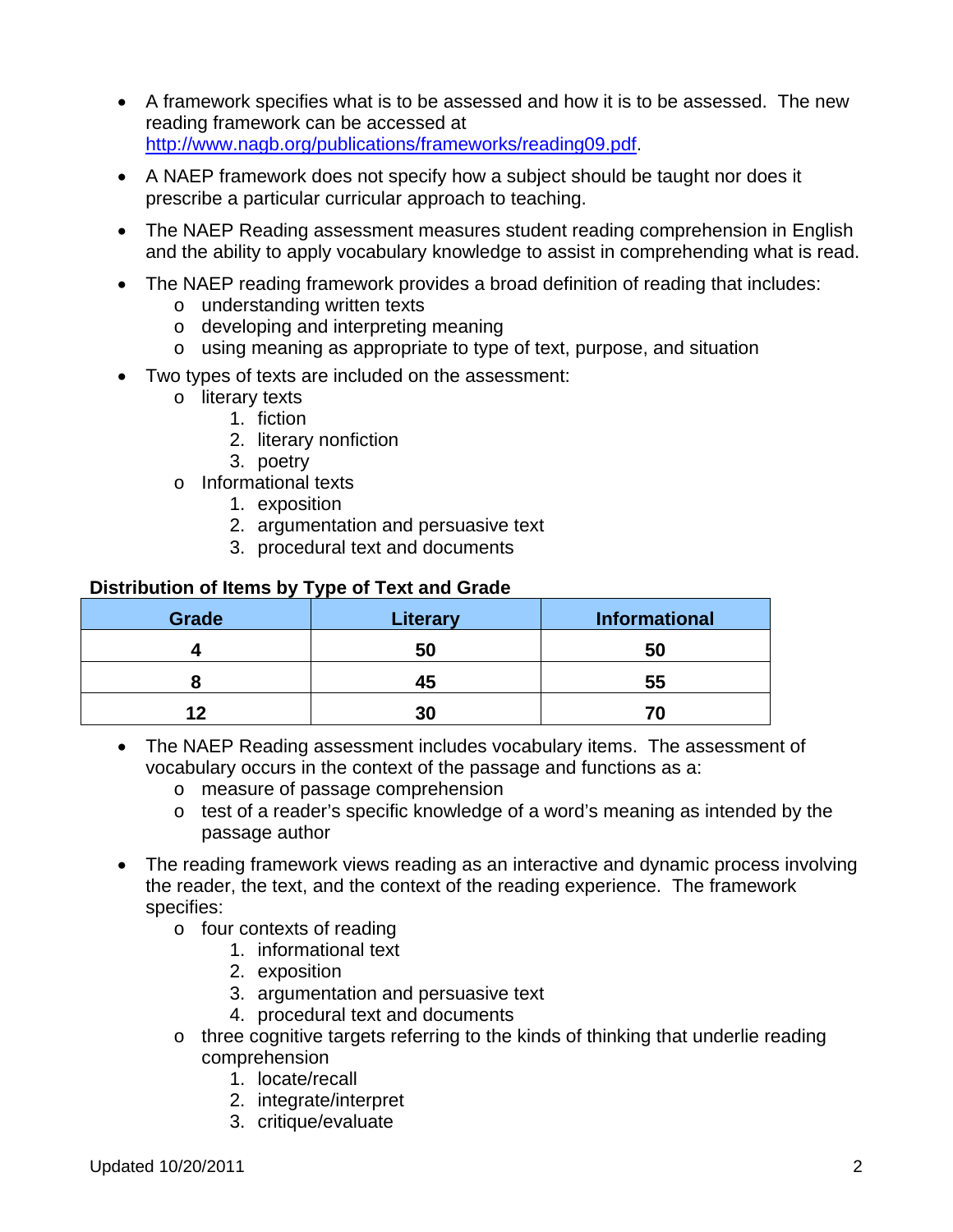| <b>Grades</b> | <b>Locate/Recall</b> | Integrate/Interpret | <b>Critique</b> |
|---------------|----------------------|---------------------|-----------------|
|               | 30                   | 50                  |                 |
|               | 20                   | 50                  | 30              |
|               | 20                   | 43                  |                 |

#### **Percentage Distribution by Cognitive Targets and Grade**

#### **Reading assessment administration**

- Assessment takes approximately 90 minutes to administer. This includes two separately timed blocks of items, each 25 minutes in length, and background questions.
- Students are given assessment booklets containing reading passages and comprehension questions.
- Passages are 200 to 800 words in length at grade 4; 400-1,000 words at grade 8; and 500-1,500 words at grade 12.
- Questions are presented in two formats:
	- o multiple-choice
	- o constructed-response
		- short answer constructed-response questions require a one- or twosentence answer
		- extended answer constructed-response questions require a paragraph or full-page response

#### **Item Construction by Type of Format and Grade**

| Grade           | <b>Multiple-Choice</b> | <b>Constructed Response</b> |
|-----------------|------------------------|-----------------------------|
| Grade 4         | 50%                    | 50%                         |
| Grades 8 and 12 | 40%                    | 60%                         |

#### **Distribution by Time to Be Spent on Specific Item Types**

| Grade | <b>Multiple-</b><br><b>Choice</b> | <b>Short Constructed</b><br><b>Response</b> | <b>Extended Constructed</b><br><b>Response</b> |
|-------|-----------------------------------|---------------------------------------------|------------------------------------------------|
| 4     | 50%                               | 40%                                         | 10%                                            |
| 8     | 40%                               | 45%                                         | 15%                                            |
| 12    | 40%                               | 45%                                         | 15%                                            |

• Because each block is spiraled with other blocks and is administered to a representative sample of students, the results can be combined to produce average group and subgroup results based on the entire assessment.

- Background questions gather information that is used for analyzing a number of student demographic and instructional factors related to student achievement. Questions such as, "How many books are there in your home?" are asked and four different number ranges are provided for the student to choose from.
- The reading assessment cannot be read aloud, and no alternate language version is available for Florida students since the assessment measures reading in English.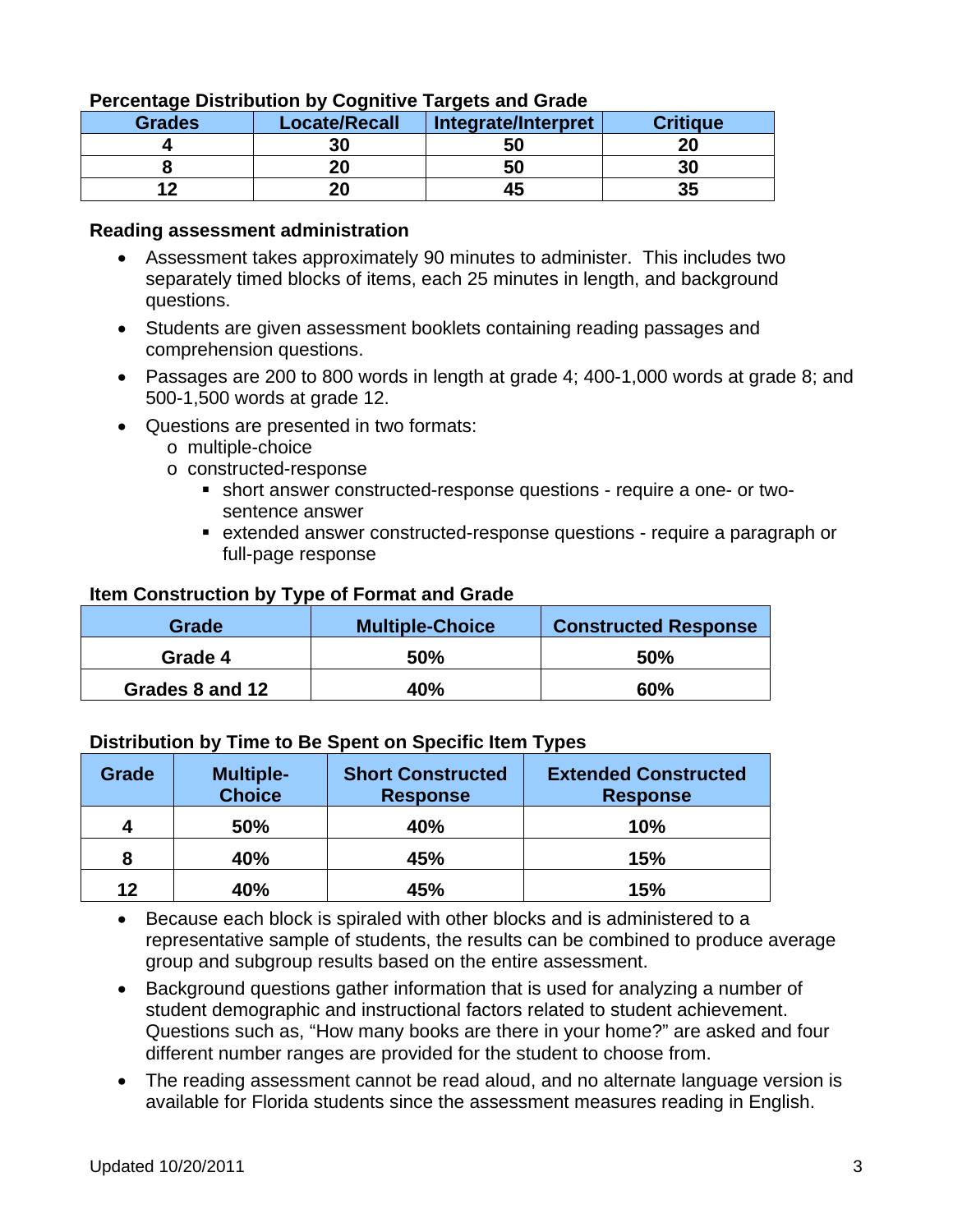#### **Scoring criteria for constructed-response items used on all NAEP assessments**

- Unique scoring guides are developed for each question.
- Scoring guides describe the specific criteria for assigning a score level to student responses.
- Scoring process:
	- o Expert scorers are extensively trained how to determine what score level to assign to student responses.
	- o Scoring is monitored to ensure the scoring standards are being adhered to reliably
	- o Monitoring measures the consistency of scoring the same items administered in different assessments—therefore ensuring consistency of application standards across assessment years
	- o The percentage of exact agreement among raters of the same student responses are tracked

### **Reporting NAEP scores on all NAEP assessments**

- Results are used to compile national, state, and selected urban district data. No results are generated for schools or individual students.
- National results reflect the performance of all grades 4, 8, and 12 students in public schools, private schools, Bureau of Indian Education (BIE) schools, and Department of Defense Activity schools.
- National Public and State results reflect the performance of students in public schools in grades 4 and 8.
- Overall results are reported for various groups of students: by race/ethnicity, eligibility for the National School Lunch Program, students with disabilities (SD), English language learners (ELL), and by gender.
- NAEP reports scores in two different ways: average scale scores and achievement levels. Both scores are based on the performance of samples of students, not the entire population.
- Reading average scale scores indicate how much a student *knows and can do* based on a 0–500 scale. The scores are reported as:
	- o Average scale scores (range from 0–500)
	- $\circ$  Percentiles (10<sup>th</sup>, 25<sup>th</sup>, 50<sup>th</sup>, 75<sup>th</sup>, and 90<sup>th</sup>), which show trends in performance for lower-, middle-, and higher-performing students
- Achievement levels
	- o offer a means of identifying percentages of students who have demonstrated certain proficiencies
	- o are performance standards based on scale scores and define the degree to which student performance meets expectations of what students *should know and be able to do*
	- o are set by NAGB
		- *Advanced* represents superior performance
		- *Proficient* represents solid academic performance. Students reaching this level have demonstrated competency over challenging subject matter